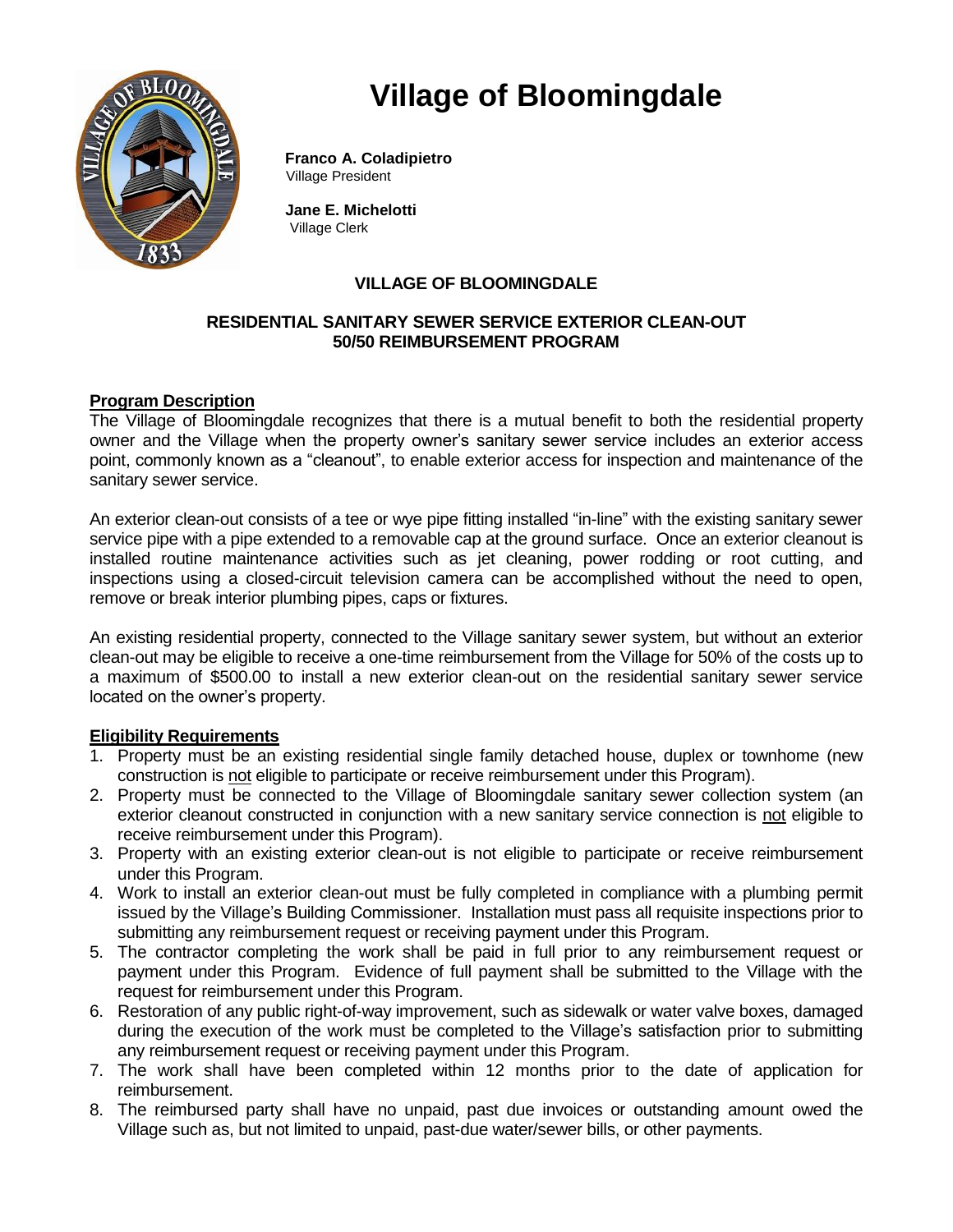#### **Application Requirements**

Submit the following documentation to the Public Works - Utilities Division for review as soon as the work is complete:

- 1. Completed Clean-Out Reimbursement Application Form
- 2. Copy of Building Permit issued for the work
- 3. Copy of Final Inspection report issued by Building Commissioner
- 4. Copy of Contractor Invoice and receipt indicating "Paid In Full"

#### **Reimbursement Request**

Upon receipt of required documentation, Public Works - Utilities Division Staff will complete and submit to the Finance Director a reimbursement request in the form of a Purchase Approval which will be placed on the next available regular payment directive for approval by the Board of Trustees. Generally participants can expect to receive reimbursement payment within 4 to 6 weeks of submitting all required documentation.

#### **Availability of Funds / Budget Limitations**

Approval of Reimbursement Applications is subject to availability of funds based on the Annual Budget approved by the Board of Trustees. The Village reserves the right to suspend or limit this program without notice.

#### **Questions / Additional Information**

For questions or additional information regarding this program or any sanitary sewer issue please contact the Public Works – Utilities Division at 630-671-5830.

Published 1-22-19